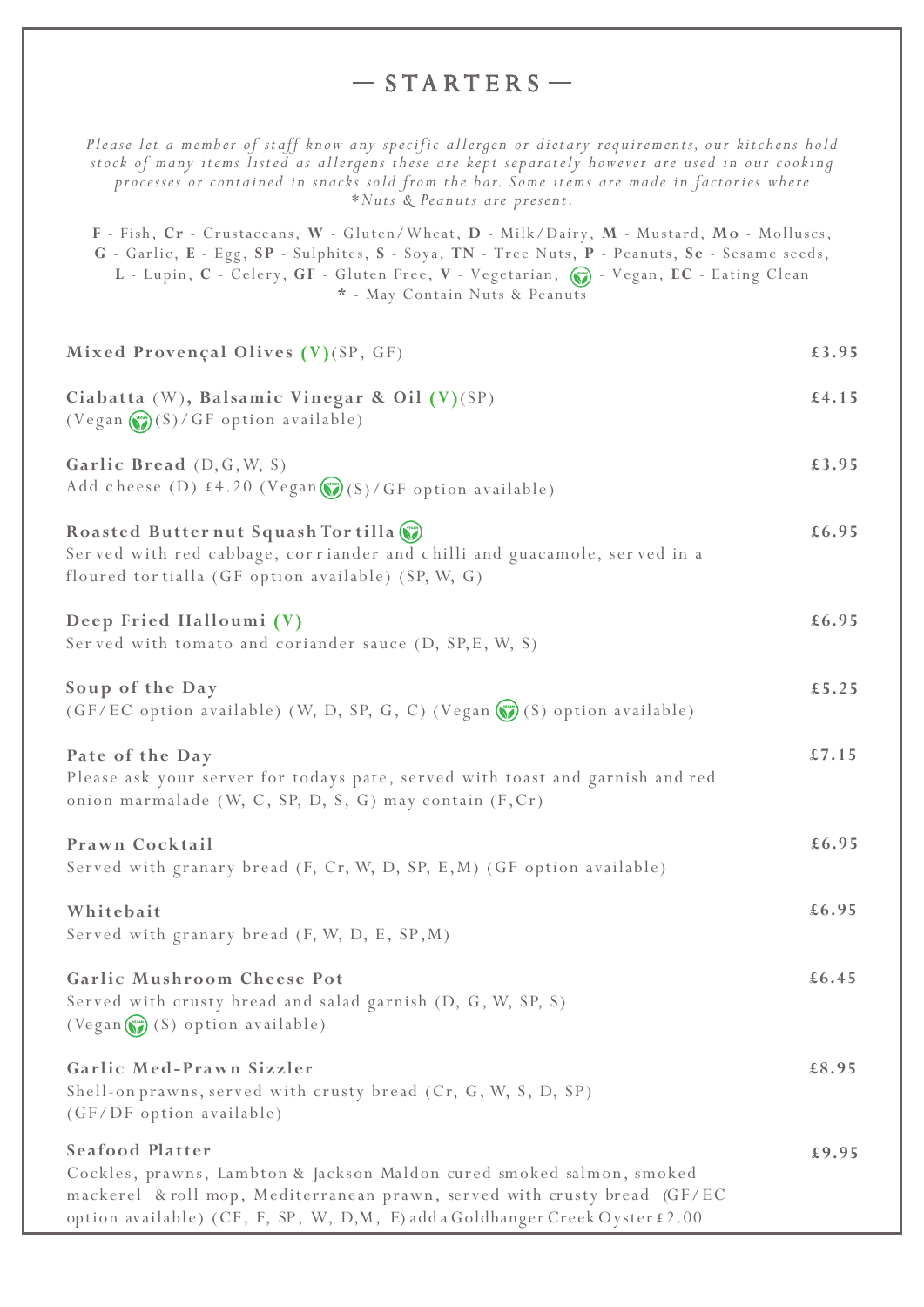| $-$ MAINS $-$                                                                                                                                                                                                                            |                          |                  |  |
|------------------------------------------------------------------------------------------------------------------------------------------------------------------------------------------------------------------------------------------|--------------------------|------------------|--|
| Please also ask about our specials                                                                                                                                                                                                       |                          |                  |  |
| 10oz Sirloin Steak (Not served on Sundays)<br>Served with chips, tomato, mushroom, peas & onion rings (D, SP, W, GF)<br>Add peppercorn sauce $\pounds 3.00$ (D, S), add blue cheese sauce $\pounds 3.00$ (D, S)<br>(GF option available) |                          | £25.95           |  |
| Lambs Liver<br>Served with mashed potato, bacon and mixed vegetables<br>& rich onion gravy (W, SP) (GF option available)                                                                                                                 | $(small$ portion) £10.95 | £12.95           |  |
| Homemade Beef Lasagne<br>Served with garlic bread and salad garnish (W, E, SP, D, G)                                                                                                                                                     | $(small$ portion) £10.75 | £12.75           |  |
| Chicken Fajitas<br>Ser ved with salad, guacamole, sour cream, salsa, grated cheese on a hot<br>skillet with floured tortillas (GF option available) (W, S, D, SP)                                                                        |                          | £14.15           |  |
| Homemade Steak & Ale Pie<br>Served with chips, new or mashed potato, mixed vegetables or peas<br>(W, SP, E, D)                                                                                                                           | (small portion) $£12.25$ | £14.25           |  |
| Chicken & Broccoli Linguine<br>Served with a Carbonara sauce (W, SP, S, D, E) DF/ GF option available                                                                                                                                    |                          | £13.95           |  |
| Homemade Bacon & Smoked Cheese 80z Beef Burger<br>In a floured bap (E, W) served with fries, gherkin, lettuce, tomato & coleslaw<br>(W, D, SP, E, M) Add onion rings £3.00 (D, W, SP) (GF option available)<br><b>Kids Portion 4oz</b>   |                          | £13.15<br>£10.15 |  |
| Southern Fried Chicken Burger<br>Our own recipe, served in a floured bap $(E, W)$ with sweet chilli sauce, mayonnaise,<br>fries and coleslaw (D, WG, SP, M, E)                                                                           |                          | £13.95           |  |
| Homemade Chicken 'Ruby Murry' Curry<br>Served with Basmati rice & naan bread (W, G, D, SP, M)                                                                                                                                            | (small portion) $£11.45$ | £13.45           |  |
| 2 Free Range Eggs, Ham or Sausage & Chips or Bubble &<br>Squeak (GF, SP, E, S)                                                                                                                                                           | (small portion) $£10.15$ | £12.15           |  |
| Gammon Steak<br>Served with chips, half tomato, mushroom, peas, egg or pineapple (Add both<br>£1.50)(SP) (GF/EC option available)                                                                                                        |                          | £13.55           |  |
| Artisan Sausage & Mashed Potato (GF)<br>Served with peas and rich onion gravy (S, SP)                                                                                                                                                    | (small portion) $£11.25$ | £13.25           |  |
| Meat Ploughman's<br>Served with a homemade Quail scotch egg, game mini pie, ham,<br>pickles and crusty baguette (D, E, W, SP, M)<br>Cheese Ploughman's (V)                                                                               |                          | £14.25           |  |
| Stilton & Mature Cheddar, salad garnish, pickles and crusty baguette<br>(D, W, M, C, SP, E) Gluten free option available                                                                                                                 |                          | £12.95           |  |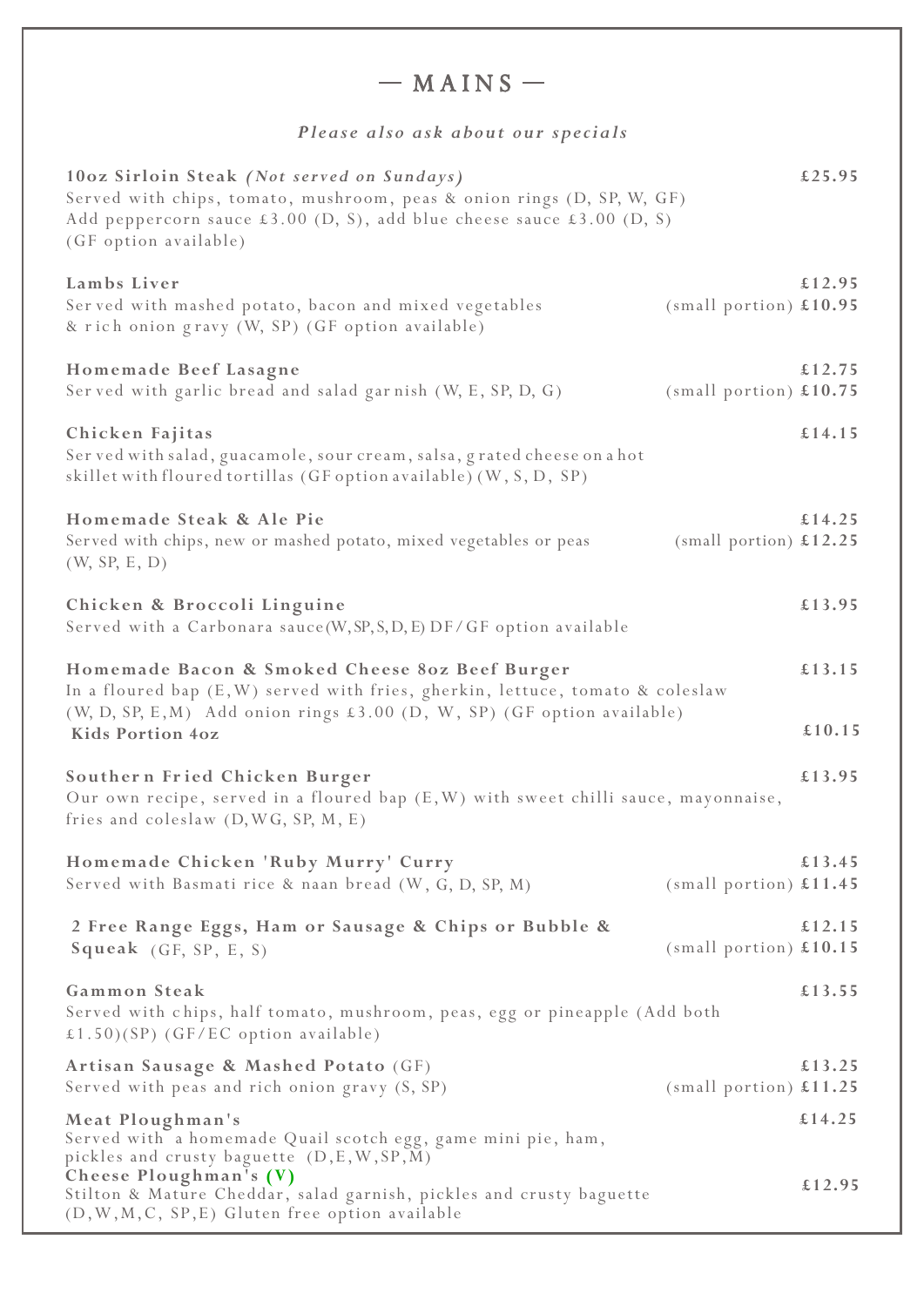| $-$ MAINS $-$                                                                                                                                                                                                                                                             |                                    |  |
|---------------------------------------------------------------------------------------------------------------------------------------------------------------------------------------------------------------------------------------------------------------------------|------------------------------------|--|
| Please also ask about our specials                                                                                                                                                                                                                                        |                                    |  |
| Cod Loin<br>With a Lobster and Prawn sauce served with new potatoes and<br>vegetables.                                                                                                                                                                                    | £15.25                             |  |
| (SP, S, F, Cr, D) (Dairy Free option available)                                                                                                                                                                                                                           |                                    |  |
| <b>Smoked Haddock</b><br>Served with mashed potato, poached egg and vegetables (W, D, F, SP, S)<br>(EC/GF option available)                                                                                                                                               | £14.25                             |  |
| Beer Battered Fish & Chips<br>Served with peas, mushy peas or salad (W, F, SP) & tartare sauce<br>(E, SP, S, M)                                                                                                                                                           | £14.95<br>(small portion) $£12.95$ |  |
| Scampi & Chips<br>Served with peas, mushy peas or salad (W, CR, SP)<br>& tartare sauce (E, SP, S, M)                                                                                                                                                                      | £13.50<br>(small portion) $£11.50$ |  |
| <b>Seafood Platter</b><br>Cockles, prawns, Lambton & Jackson Maldon cured smoked salmon,<br>smoked mackerel & roll mop, Mediterranean shell on prawn, served<br>with crusty bread (GF/EC option available) (CF, F, SP, W, D, E, M)<br>add a Goldhanger Creek Oyster £2.00 | £18.95<br>$(small$ portion) £9.95  |  |
| Lambton & Jackson Salmon Fillet<br>Served with a honey, chilli and ginger glaze, oriental salad, jasmine<br>rice (F, S, W, G) (GF/EC option available)                                                                                                                    | £15.25                             |  |
| Superfood Mixed Leaf Salad<br>With broccoli, pomegranate, pumpkin seeds and edamame beans in a citrus and<br>Dijon mustard dressing (M, SP)<br>Add chicken £3.60 / Add Cajun chicken £3.85 (G) / Add salmon fillet £4.60 (F) /<br>Grilled Halloumi £3.50 (D $(V)$ )       | £11.95                             |  |
| Chicken Caesar Salad<br>Crispy iceberg lettuce, croutons, strips of chicken breast and<br>anchovies with a Caesar dressing (GF option available) (SP, D,<br>E, M, F, G, W                                                                                                 | £13.45<br>(small portion) $£11.45$ |  |
| $-$ VEGAN/VEGETARIAN $-$                                                                                                                                                                                                                                                  |                                    |  |
| Vegetable 'Ruby Murry' Curry (V)<br>Served with Basmati rice (D, G, SP, C, M) (GF)<br>and naan bread (W)                                                                                                                                                                  | £12.15<br>(small portion) $£10.15$ |  |
| Vegetable Lasagne (V)<br>Served with Garlic Bread and Salad (W, SP, D, G, S)                                                                                                                                                                                              | £12.95                             |  |

THE QUEEN VICTORIA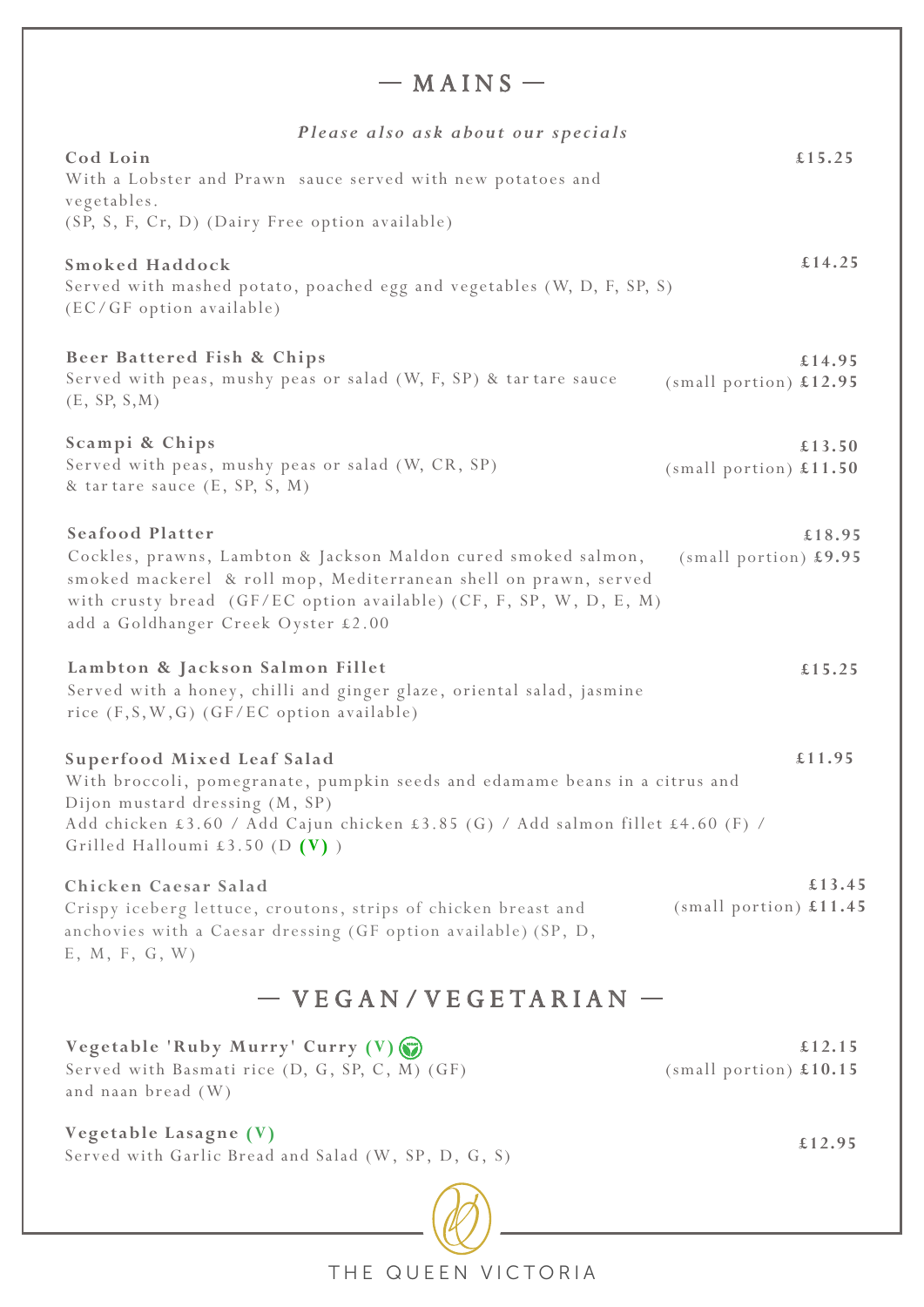# $-$  VEGAN/VEGETARIAN  $-$

| Halloumi Burger (V)                                                                                                                     | Served with tomato, roasted pepper, lettuce, red onion marmalade, fries<br>and coleslaw(SP, E, D, S, M) (GF/Vegan option available) | £13.15                             |
|-----------------------------------------------------------------------------------------------------------------------------------------|-------------------------------------------------------------------------------------------------------------------------------------|------------------------------------|
| Roasted Beetroot & Leek Tart (V)<br>served with salad and new potatoes (G, SP, W, S)                                                    | Aubergine, courgette, peppers, red onion, capers, basil, beetroot, leek and Tofu,                                                   | £12.95                             |
| Linguine (V) $\binom{m}{n}$<br>(GF option available)                                                                                    | In a tomato, artichoke, pepper, onion, red onion, basil and garlic sauce (SF, G, W)                                                 | £11.35                             |
| Spinach & Ricotta Cannelloni (V)                                                                                                        | In an Alfredo sauce, served with salad and garlic bread (D, E, W, SP, G, S)                                                         | £12.45                             |
| Moving Mountains Vegan Hot Dogs* $(V)$<br>Served with mash and onion gravy (SP, G, C, $\overline{S}$ )<br>(*May contain nuts & peanuts) |                                                                                                                                     | £10.95<br>(small portion) $£8.95$  |
| Stuffed Peppers (V)<br>GF)                                                                                                              | Aubergine, red onion, lentils, mixed beans, capers, basil, roasted<br>beetroot and leek, served with salad and new potatoes (G, SP, | £12.15<br>(small portion) $£10.15$ |
| The Vegan $12"$ (V) $\odot$ Not served on Sunday<br>12" inch vegan margarita pizza, (G, S, SP) (GF)<br><b>Add Extra Toppings</b>        |                                                                                                                                     | £13.50                             |
| Pineapple                                                                                                                               | $\pounds 0.50$                                                                                                                      |                                    |
| Vegan cheese $(S)$                                                                                                                      | $\pounds$ 0.50                                                                                                                      |                                    |
| Tomato                                                                                                                                  | $\pounds 0.50$                                                                                                                      |                                    |
| Olives $(SP)$                                                                                                                           | $\pounds 0.50$                                                                                                                      |                                    |
| Peppers                                                                                                                                 | $\pounds 0.50$                                                                                                                      |                                    |
| Mozzarella $(V)$                                                                                                                        | $\pounds0.75$                                                                                                                       |                                    |

# **SUNDAY ROAST**

**Roasts ser ved 12-6:30pm Sundays | Large £13.95 / Small/Kids £10.95** Choice of meats (Please ask the team for today's selection), Yorkshire pudding (W, D, E), roast potatoes, vegetables and gravy (D,E,W,SP). Mixed Roast with 2 meats **£14.95,** All 3 meats **£16.95** (Gluten Free option available) **Vegan/Vegetarian Roast | One size £13.95**  Cranberry & Lentil roast, roast potatoes, vegetables and gravy  $\left(\overline{\mathbf{S}}\right)$  (S, SP) (Yorkshire pudding (W, D, E) optional). (Gluten Free option available)



THE QUEEN VICTORIA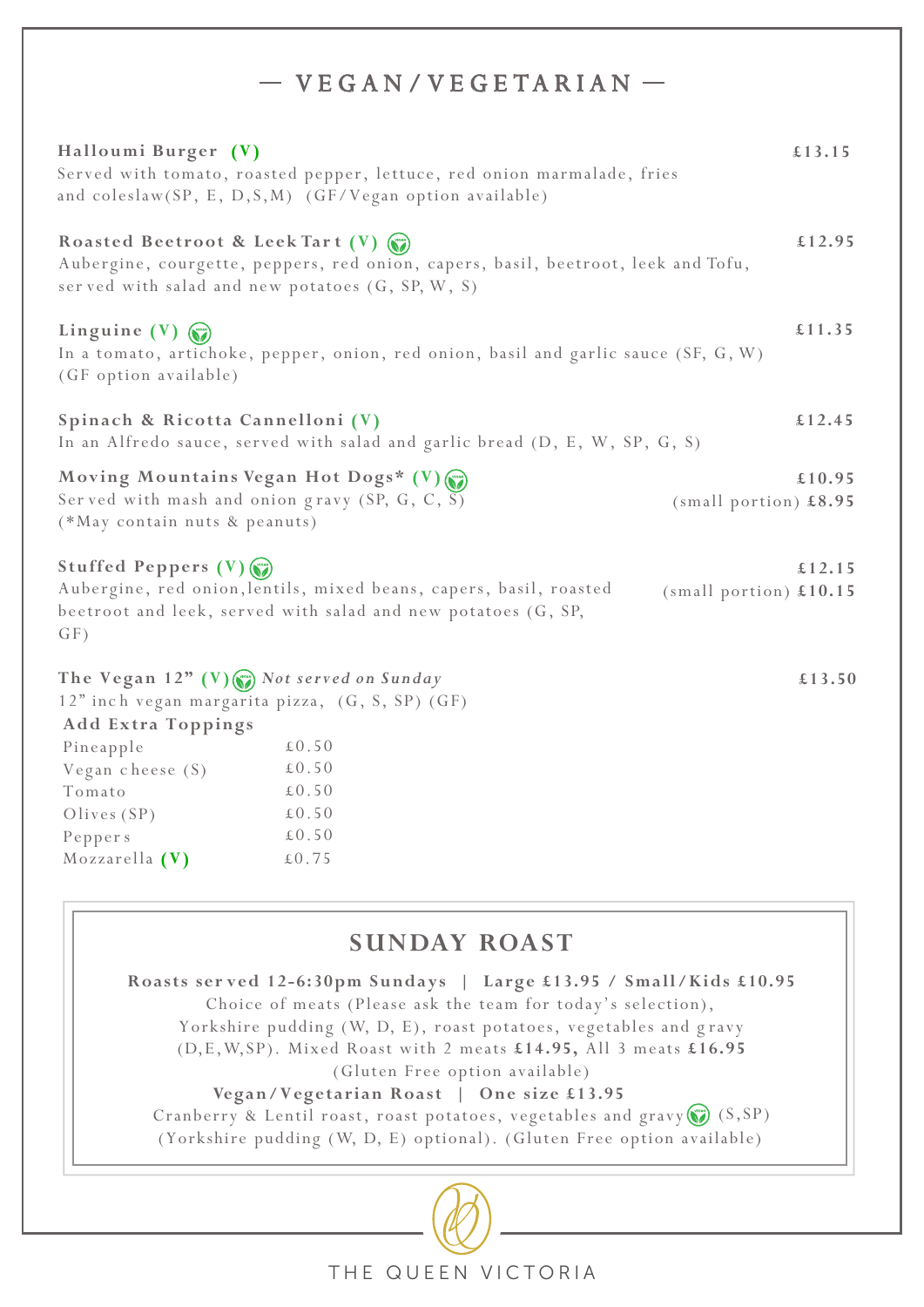# WINE & DRINKS

### *Wine and drinks may contains Sulphites*

**To help support our local community we have the following** 

## **Go Local Wines & Spirits**

### **WHITE WINE**

### **W13. Bacchus, New Hall, Purleigh, Essex, England**

If you haven't tried Bacchus before, it is England's answer to Sauvignon blanc, with a crisp, fresh citrus character and aromatic notes of spring blossom and freshly-mown grass. Tangy and verdant in style.

### **ROSE WINE**

### **ROSE4. New Hall Pinot Noir Rosé, Pureigh, Essex, England**

From Purleigh (4 miles away). Brilliant salmon rose pink colour. Summery gently strawberry notes with a soft mouth structure. The acidity opens out to lift the fruit to deliver a rosé of depth, structure and finesse.

**GIN**

**Wild Samphire**, by Mighty Oak Brewery, Distilled from the award winning Oscar Wilde mild, a true taste of Essex, with botanicals including wild samphire and a pinch of Maldon Salt

**Jumbo Gin** brewed in Colchester Essex, featuring the Jumbo water tower, with an explosion of aromatic spices that do not overpower the subtle citrus finish of a traditional London Dry gin.

**Hayman's Gin** although the distillery has moved to Balham, London, the Hayman family have been involved in Gin since 1863. Hayman's gin is still bottled in Witham at the site of the Hayman's former distillery. With Gins ranging in style and strength including those 'Gently rested' in old Scotch Whisky barrels giving it fantastic woody notes that bring out the peppery botanicals to hopped and spiced sloe. Their London Dry Gin is still one of our most popular.

Gins from the Hayman's range include

London Dry, Old Tom, Royal Dock (Navy Strength), Sloe, Gently Rested, Hopped and Spiced

For more information on the work James, Paul and his team are doing in order to help the environment, support local suppliers and be more sustainable please ask.

*Prices for the above drinks can be found in the following pages*

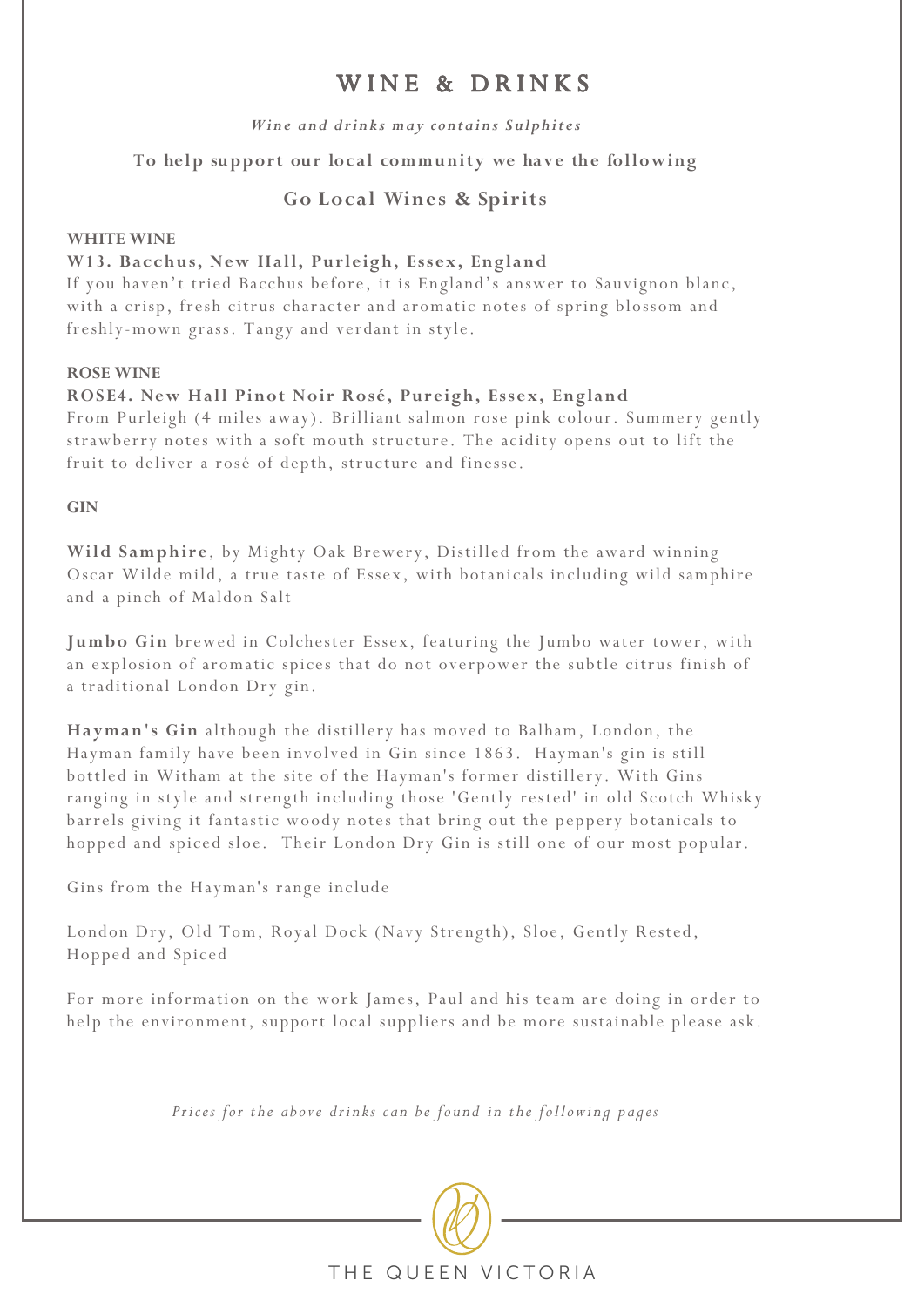# $-WINE & DRINKS -$

*Wine and drinks may contains Sulphites*

## **CHAM**

| House Champagne - Pierre Courtois<br>The fine, persistent fizz releases delicate aromas of pear, quince and honeysuckle.<br>Baked apple, brioche and citrus notes with a delicate creamy finish.<br>A genuinely terrific Champagne from the most easterly estate in the region. | £49.95     |
|---------------------------------------------------------------------------------------------------------------------------------------------------------------------------------------------------------------------------------------------------------------------------------|------------|
| <b>SPARKLING</b>                                                                                                                                                                                                                                                                |            |
| S1. Prosecco Brut, Amori<br>This example has all we look for in a Prosecco, with its gentle pear, white peach<br>and apple flavours and subtle effer vescence.                                                                                                                  | £26.95     |
| S2. Prosecco Rose Spumante Brut, Ita, Italy<br>Full of vibrant raspberry and red berry flavours, delicate fizz and a finish<br>which is just right for celebrations.                                                                                                            | £27.95     |
| S5. Prosecco Brut, Prosecco Brut, Il Caggio, Italy                                                                                                                                                                                                                              | 20cl £6.95 |
| S6. Prosecco Extra Dry Rose, Galanti, Veneto & Fruili, Italy (                                                                                                                                                                                                                  | 20cl £7.95 |
| Wines served in 125ml, 175ml or 250 ml by the glass.                                                                                                                                                                                                                            |            |

### **WHITE BY THE GLASS**

| W1. Pinot Grigio Amanti, Veneto                             | $125 \text{ml}$ £4.00 / 175ml £5.25 / 250ml £6.95                     |  |
|-------------------------------------------------------------|-----------------------------------------------------------------------|--|
| W2. Sauvignon Blanc, Ladera Verde,<br>Central Valley, Chile | 125ml £4.00 / 175ml £5.25 / 250ml £6.95                               |  |
| W4. Freedom Cross Chardonnay,<br>Franschhoek, South Africa  | $125 \text{ml}$ £4.10 / $175 \text{ml}$ £5.30 / $250 \text{ml}$ £7.00 |  |
| W18. Pleno Blanco, The Principe<br>de Viana, Navarra, Spain | 125ml £3.95 / 175ml £4.95 / 250ml £5.95                               |  |
| <b>ROSÉ BY THE GLASS</b>                                    |                                                                       |  |

| ROSE1. Pinot Grigio Blush, Amori, Italy | 125ml $\text{\pounds}4.00$ / 175ml $\text{\pounds}5.25$ / 250ml $\text{\pounds}6.95$ |
|-----------------------------------------|--------------------------------------------------------------------------------------|
| ROSE2. Foxcover White Zinfandel,        | $125 \text{ml}$ £4.10 / 175ml £5.30 / 250ml £7.00                                    |
| California                              |                                                                                      |

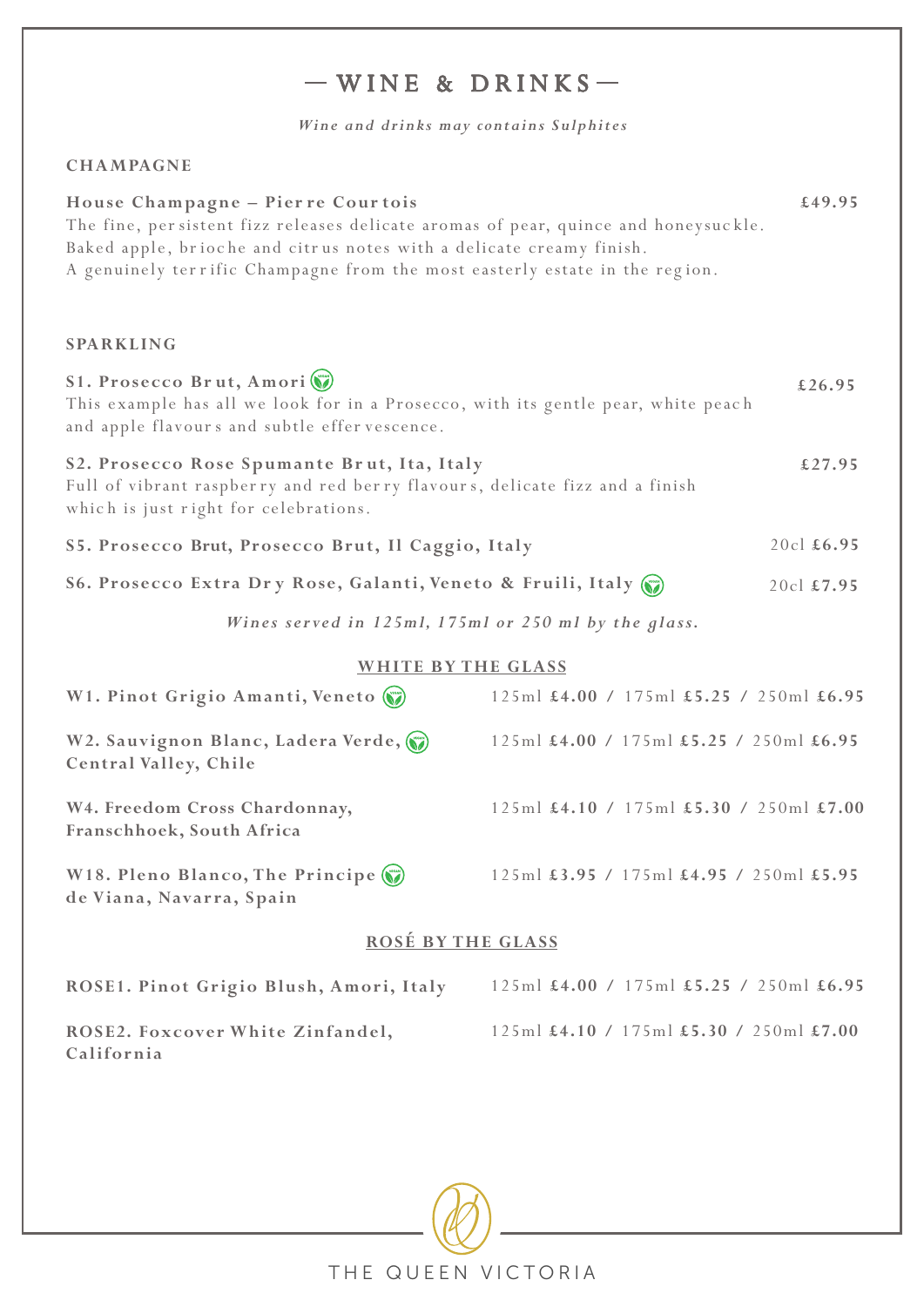# WINE & DRINKS

*Wine and drinks may contains Sulphites*

*Wines served in 125ml, 175ml or 250 ml by the glass.*

## **REDS BY THE GLASS**

| RED1. Malbec, Las Pampas, Mendoza,<br>Argentina                                                                                                                                                                                           | 125ml £4.00 / 175ml £5.15 / 250ml £6.95 |        |
|-------------------------------------------------------------------------------------------------------------------------------------------------------------------------------------------------------------------------------------------|-----------------------------------------|--------|
| RED3. Merlot, Ladera Verde,<br>Central Valley, Chile                                                                                                                                                                                      | 125ml £4.00 / 175ml £5.15 / 250ml £6.95 |        |
| RED20. Cabernet Sauvignon,<br>Ladera Verde, Central Valley, Chile                                                                                                                                                                         | 125ml £4.00 / 175ml £5.15 / 250ml £6.95 |        |
| RED4. Wide River, Shiraz, South Africa                                                                                                                                                                                                    | 125ml £4.10 / 175ml £5.30 / 250ml £7.00 |        |
| RED25. Pleno Tempranillo,<br>The Principe de Viana, Navarra, Spain                                                                                                                                                                        | 125ml £3.95 / 175ml £4.95 / 250ml £5.95 |        |
| <b>WHITE WINES</b>                                                                                                                                                                                                                        |                                         |        |
| DELICATE, FRESH WHITES                                                                                                                                                                                                                    |                                         |        |
| W1. Pinot Grigio, Amanti, Veneto, Italy<br>Appealing floral aroma and ripe stone fruit flavour on the palate. The perfect aperitif, but<br>try with light salads and pasta dishes too.                                                    |                                         | £19.95 |
| W9. Bianai Rioja Blanco, Bodegas Ugalde, Portugal<br>A brilliant, pale straw yellow colour with greenish hues. Fruity, varietal bouquet, fresh<br>mouth feel with good balance.                                                           |                                         | £22.95 |
| W14. Wide River, Chenin Blanc, South Africa<br>Chenin Blanc at its very best. light and fresh, yet with a good depth of soft white fruit,<br>apple and a slight honeyed character.                                                        |                                         | £21.50 |
| £19.00<br>W18. Pleno Blanco, The Principe de Viana, Navarra, Spain (<br>Similar in style to an un-oaked white Rioja, the Pleno Blanco is attractively perfumed and<br>refreshing with crisp apple skin and gentle citrus flavours.        |                                         |        |
| <b>HERBACEOUS AND AROMATIC WHITES</b>                                                                                                                                                                                                     |                                         |        |
| W2. Sauvignon Blanc, Ladera Verde, Central Valley, Chile (<br>Fruity and crisp Sauvignon Blanc from a top Chilean estate. Full of ripe fruit with a<br>refreshing citrus character to the finish.                                         |                                         | £19.95 |
| W6. Viognier "Elisabeth", Domaine de La Baume, Pays d'Oc, France<br>All that is best about Viognier here, with aromatic floral notes, honeyed peach and pear fr<br>uit and an exotic, opulent character. Takes rich sauces in its stride. |                                         | £27.95 |
| W21. Grillo di Sicilia, Rupe Secca, Sicily<br>Hailing from Sicily, Grillo produces crisp and delightful wines. Aromatic nose of citrus and<br>tropical fruit. Easy drinking with (some say) the tang of the sea.                          |                                         | £25.00 |
|                                                                                                                                                                                                                                           |                                         |        |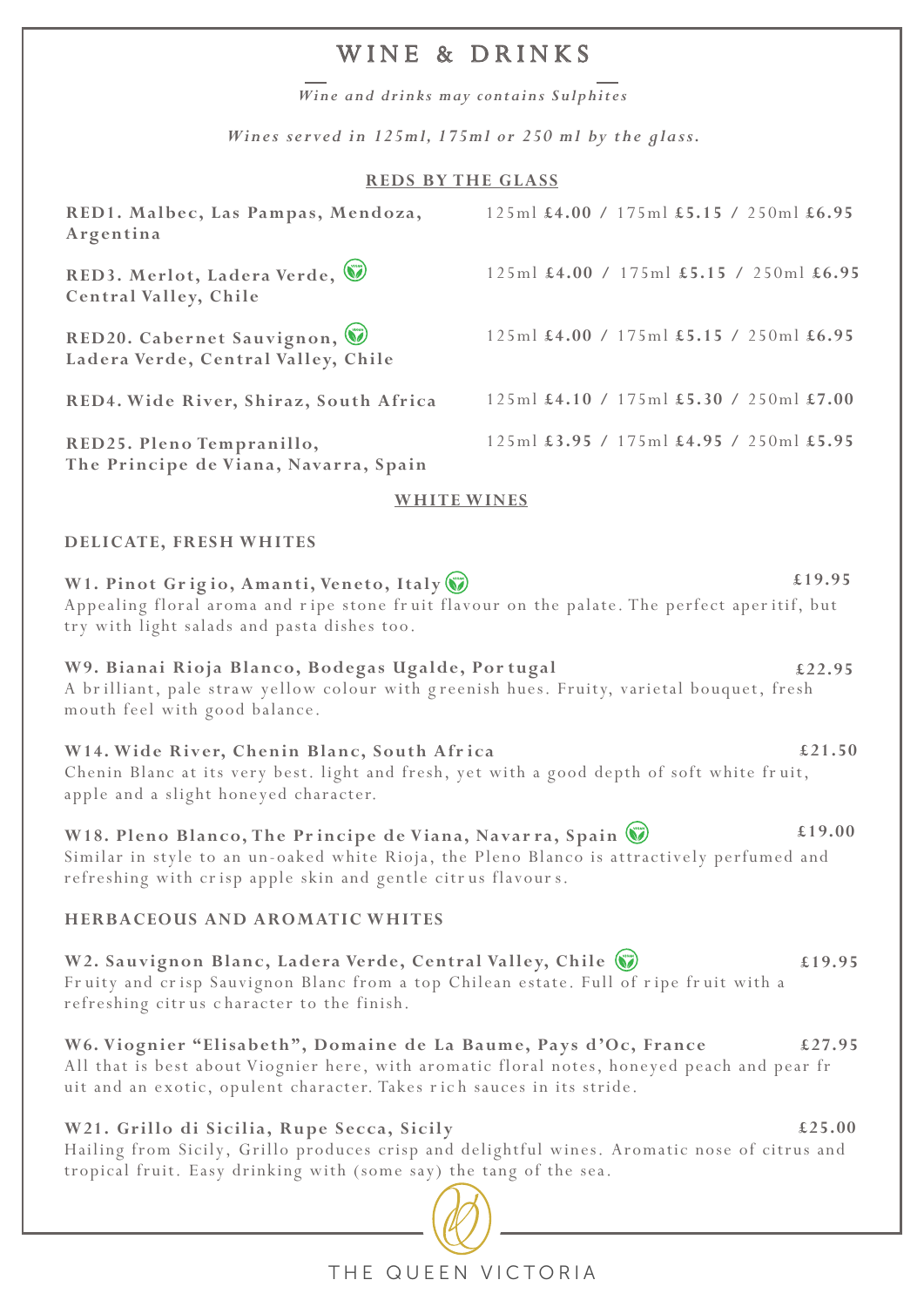# $-WINE R DRINKS-$

W17. Albariño Abadia do Seixo, Pazo de Villarei, Rias Baixas, Spain ( **£35.00** Shining with ripe citrus fruit and tangy green apple flavours. Classic Albariño minerality, with pretty floral aromas and a crisp, fresh, luscious palate. Delicious.

## W7. Sancerre, François Millet, France

Classically Sancerre on the palate, with the crisp, fresh acidity of classic Sauvignon. Francois Millet is a small grower in Bué, the best village in the "appellation".

## W3. Waipara Hills, Wairau, Marlborough, NZ

Made from 100% Sauvignon Blanc sourced from vineyards in both the Wairau and Awatere valleys of the Marlborough region. Showing powerful aromas of melon, nettle and snow pea, the palate bursts with fresh citrus, grapefruit and melon notes, the fruit carrying through to the aromatic finish.

## W11. Alasia Gavi, Araldica Vini Piemontesi, Piemonte, Italy

Aromas of citrus and green apple - the palate is broad and structural with more apple flavours, stone fruit, hints of lemon and a refreshing minerality.

## W13. Bacchus, New Hall, Purleigh, Essex, England

If you haven't tried Bacchus before, it is England's answer to Sauvignon blanc, with a crisp, fresh citrus character and aromatic notes of spring blossom and freshly-mown grass. Tangy and verdant in style.

## FULL FLAVOURED, RICH WHITES

## W4. Freedom Cross Chardonnay, Franschhoek, South Africa

Full-bodied, balanced and elegant. A rich butter Chardonnay with a touch of tropical fruit among big citrus flavours.

## W16. Domaine du Cleray, Loire, France

Extraordinary value here from the Loire Valley. The mineral laden soil in which this chardonnay fruit is grown is evident in this wine which boasts crisp, fresh citrus and mineral undertones reminiscent of Chablis.

## W15. 2017 Mâcon-Villages, Château du Charnay, France

This unoaked, dry white wine has a bouquet of citrus, exotic fruit and white flowers, demonstrating the potential of Chardonnay for finesse and complexity.

## W19/W20. Chablis, Domaine Les Manants, J-M Brocard

Classic Chablis from a very fine producer. Delightfully fresh and lively with *Half Bottle* **£25.00**citrus, stone fruit and green apple flavours. Finishes with a fresh mineral acidity

## **ROSÉ**

ROSE1. Pinot Grigio Blush, Amanti, Veneto, Italy **ROSE1. Pinot Grigio Blush, Amanti, Veneto, Italy fight** that the perfect wine for any sunny day sat outside Fresh, dry and crammed with summer fruit flavours. The perfect wine for any sunny day sat outside or quite simply on its own.

**£20.00**  ROSE2. Foxcover White Zinfandel, California, USA Coral pink in colour. Delicate and refreshing with soft fruit flavours of strawberries and peaches.

### **ROSE4. New Hall Pinot Noir Rosé, Pureigh, Essex, England £30.00** From Purleigh (4 miles away). Brilliant salmon rose pink colour. Summery gently strawberry notes with a soft mouth structure. The acidity opens out to lift the fruit to deliver a rosé of depth, structure and finesse.

**£34.95**

**£27.95**

## **£30.00**

**£21.00**

## **£37.00**

# **£44.00**

### **£28.95**

## **£30.00**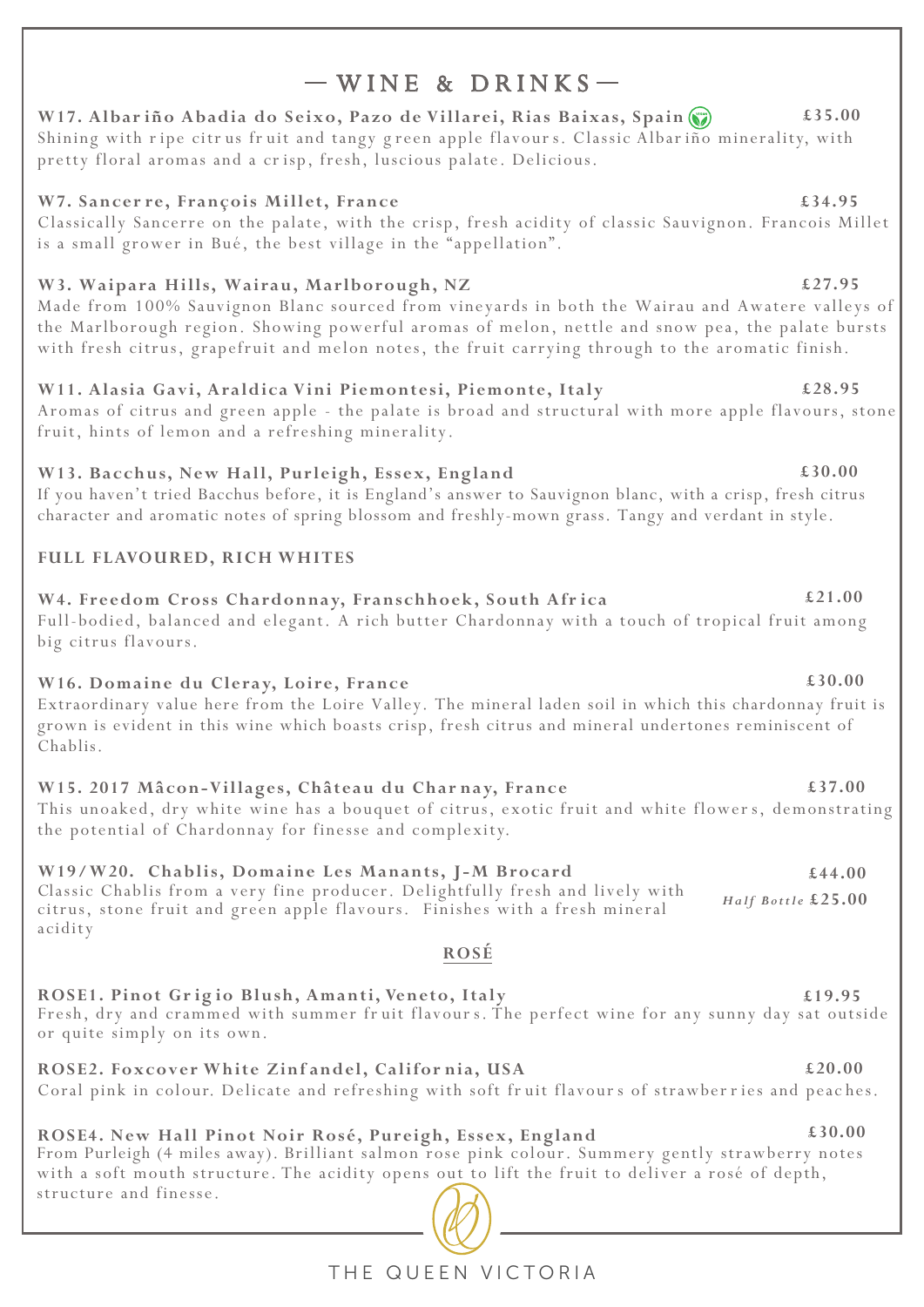# $-WINE & DRINKS$

## **ROSÉ**

| <u>NUSE</u>                                                                                                                                                                                                                                                                                                |        |
|------------------------------------------------------------------------------------------------------------------------------------------------------------------------------------------------------------------------------------------------------------------------------------------------------------|--------|
| ROSE5. Sauvignon Blanc, Nika Tiki, Marlborough, NZ<br>The palate exudes tropical Sauvignon Blanc flavours complemented by hints of red<br>berries from the addition of 3% Pinot Nor before finishing with spice and vibrant acidity.                                                                       | £27.95 |
| ROSE6. Horizon Rose, Mas de Cadanet, Cotes-de-Provance, France<br>This wine made with Grenache and Syrah grape varieties is lightly coloured, with a<br>delicate nose with scents of citrus and spices. The mouth is fruit forward and refreshing.                                                         | £28.50 |
| <b>RED WINES</b>                                                                                                                                                                                                                                                                                           |        |
| LIGHT AND DELICATE REDS                                                                                                                                                                                                                                                                                    |        |
| RED5. Fleurie "Présidente Marguèrite", Beaujolais, France<br>Silky tannins and very ripe black fruit. The powerful structure that still bears the stamp of<br>youth comes through at the end with spicy, peppery notes.                                                                                    | £34.95 |
| RED28. Pleno Tempranillo, The Principe de Viana, Navarra, Spain<br>The attractive bright purple tinged colour leads you to a nose laden with ripe cherry and a<br>subtle hint of spice. The palate has a wonderful roundness and smooth texture which reveals<br>delicious berry fruit and spice flavours. |        |
| <b>SPICY, PEPPERY, WARMING REDS</b>                                                                                                                                                                                                                                                                        |        |
| RED3. Merlot, Ladera Verde, Central Valley, Chile(<br>An intense violet colour with aromas of blackberry and plum leaping from the glass.                                                                                                                                                                  | £19.95 |
| RED24. Cabernet Sauvignon, Ladera Verde, Central Valley, Chile<br>A very easy drinking style of Cabernet Sauvignon, smooth and well balanced Cabernet with<br>good forward dark fruit not too tannic with a lingering finish.                                                                              | £19.95 |
| RED1. Malbec, Las Pampas, Mendoza, Argentina<br>The bright purplish red colour and aromas of fresh berries, dark cherry and coffee are an<br>immediate attraction. The depth of fruit on the palate, backed up by soft ripe tannins, will<br>only fur ther your enjoyment.                                 | £20.00 |
| RED4. Wide River, Shiraz, South Africa<br>This is a wonderful example of the Syrah g rape, showing the best qualities of the var iety. It<br>has a strong, complex aroma of dark c her ry and violets with a hint of smoke and white<br>pepper.                                                            | £21.00 |
| RED29 Bianai Rioja Tinto, Bodegas Ugalde, Spain<br>Ripe cherry fruit character on the palate with savoury notes combining together resulting in a<br>wine with notable depth of flavour with a silky finish.                                                                                               | £25.00 |
| RED6. Barbera d'Alba, Enzo Boglietti, Piemonte, Italy<br>There is a structured, earthy core to this Barbera whilst a veil of freshness and fine tannin<br>complete this modern, bold and expressive wine.                                                                                                  | £36.00 |
| RED25. Rosso Di Montepulciano Duca Saragnano, Barbanera, Italy<br>This appealing red from Tuscany bursts with red and black fruit flavours with velvety tannins g<br>iving balance and a smooth finish.                                                                                                    | £29.95 |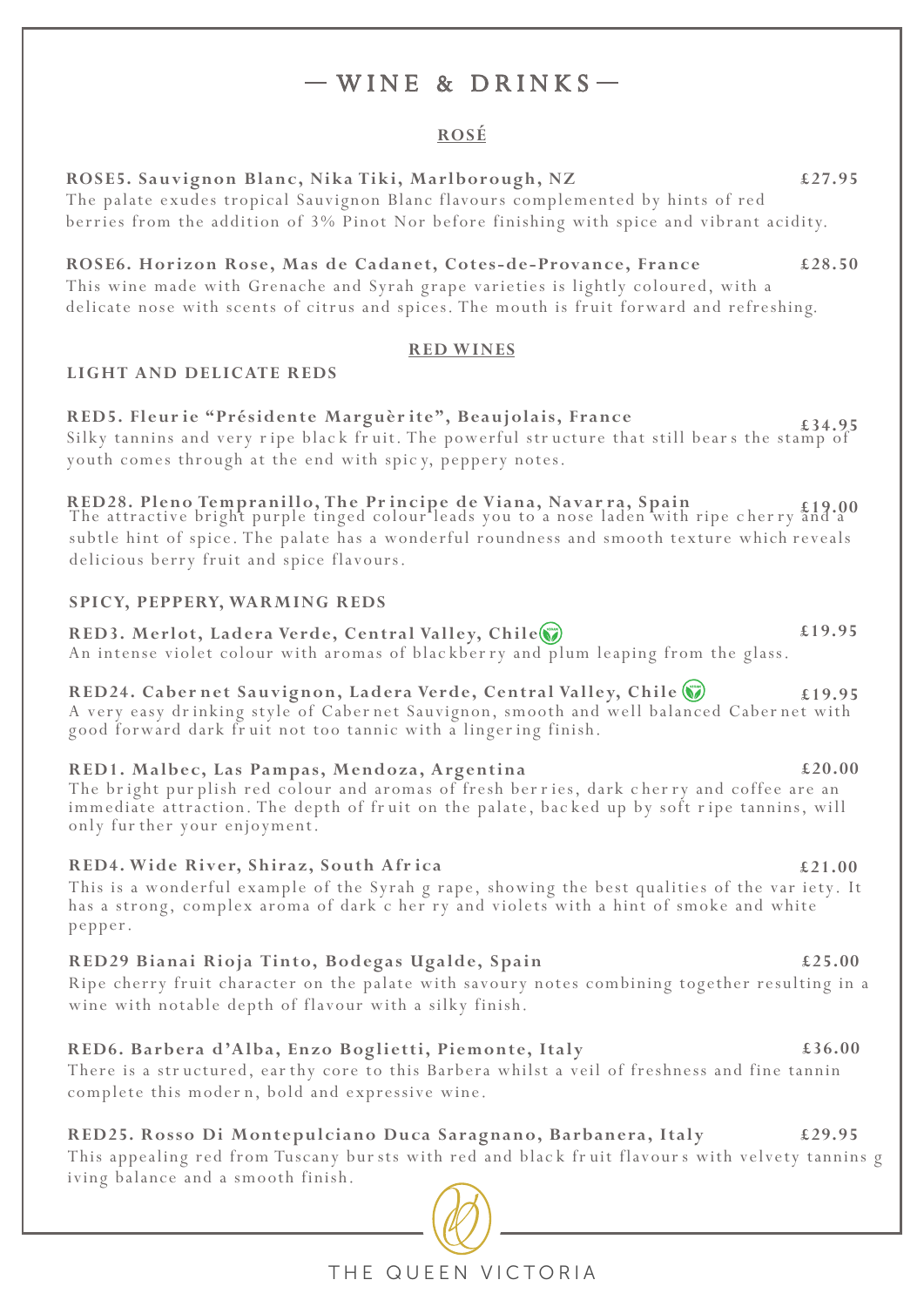# $-WINE & DRINKS$

## **RED WINES**

| RED7. Malbec Reserva, Gouguenheim, Mendoza, Argentina<br>Deep purple colour with aromas of red fruits, chocolate and coffee beans, bursting<br>with red and black cherry flavours and a delicate floral aroma. Warming and powerful<br>with extended ageing in American oak.                                  | £29.95 |
|---------------------------------------------------------------------------------------------------------------------------------------------------------------------------------------------------------------------------------------------------------------------------------------------------------------|--------|
| RED21. The Crusher, California, USA<br>A great example of Californian Cabernet Sauvignon. Lots of flavour here, with ripe,<br>pronounced cassis, a sweetish, barbecued meat character and smoky spice.                                                                                                        | £47.00 |
| RED11. Castillo Eneriz Reserva, Finca Manzanos, Navarra, Spain<br>From the Navarra region, on the border with Rioja, Victor Manzanos's bodega<br>continues a four generation tradition of wine making heritage. This is a barrel-matured<br>Rioja Reserva style with 6 years ageing, and real Reserva polish. | £24.95 |
| RED23. Wolftrap Red, Boekenhoutskloof, Franschhoek, South Africa<br>Smooth tannins and plenty of lovely sweet fruit on the palate. Syrah and mourvedre<br>are blended and oak aged, before a small amount of the white grape viognier is added<br>before bottling, adding freshness.                          | £30.00 |
| RED12. El Salvaje Malbec, Casa de Uco, Uco Valley, Argentina<br>From the Malbec capital of Argentina; Mendoza's Uco Valley, El Salvaje has the<br>composure and depth of flavour that few producers in the region can obtain. Great wine<br>with restraint and power.                                         | £32.50 |
| RED13. Château Malbat, Bordeaux, France<br>A delightful claret made predominantly from the merlot grape with a little Cabernet<br>in the blend adding extra structure, plum-filled fruit on the palate with a rich undertone.                                                                                 | £27.50 |
| RED22. Petite Sirene de Château Giscours, Bordeaux, France<br>This Cabernet-Merlot blend has a rich, round body full of clean, lively and ripe cherry<br>and blackcurrants. On the finish, the wine lingers, with a tinge of spice and very well<br>balanced tannins.                                         | £34.95 |
| RED17. 2014 Saint-Julien, Bordeaux, France<br>Intense concentration of flavours, ripe tannins, supple textures, purity of fruit, the<br>structure to age and a unique sense of harmony, that is only found in the best<br>Bordeaux wines.                                                                     | £50.00 |
| RED18. Zweigelt Romerstein, Muenzenrieder, Austria<br>Burgenland, Austria Wonderful bouquet of fresh cherries, red berry nuances and hints<br>of plum. Juicy, elegant, fine acidity and great structure. 12 months aging in new and<br>used oak adds a mellow dimension.                                      | £35.00 |
| RED 19. Primitivo di Puglia, Trastullo, Italy<br>A big wine to be paired with big comfortable flavours, roast beef and casseroles instantly<br>come to mind but roasted vegetables would also partner it well. You may also like to try it<br>with a selection of hard mature cheeses.                        | £30.00 |
| RED 20. The Chocolate Block, Shiraz, Boekenhoutskloof, Franschhoek,<br>South Africa<br>An exciting blend of five grape varieties. Harmonious and powerful on the palate,<br>with a cocoa and pepper complexity. One of James favourites from when he use to fly to<br>South Africa as cabin crew.             | £50.00 |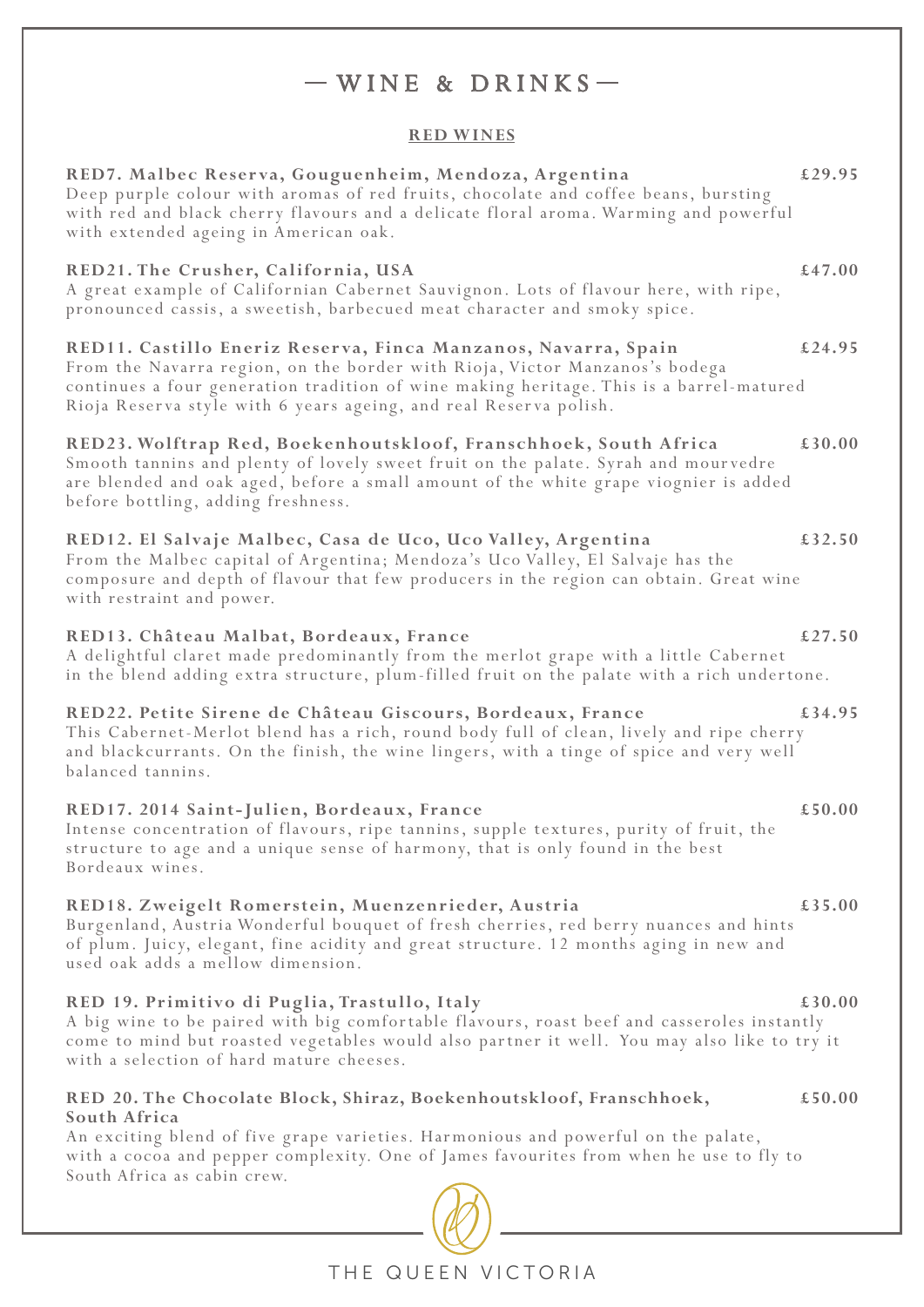# $-WINE$  & DRINKS-

## **DESSERT WINE**

| D1. 2015 Sämling Beerenauslese, Austria<br>Muenzenrieder (Half)<br>A fantastic sweet wine from Austria, offering all the character and flavour                                                                          |       |                                         | Half Bottle £29.95<br>100ml Glass £8.95  |  |
|-------------------------------------------------------------------------------------------------------------------------------------------------------------------------------------------------------------------------|-------|-----------------------------------------|------------------------------------------|--|
| of a traditional German Beerenausese but at a fraction of the price - a real gem<br>of a find. From the "Sweet Winemaker of the Year" in 2017.                                                                          |       |                                         |                                          |  |
| D3. Michel Chapoutier Muscat Beaume de Venise, France<br>Golden yellow in colour and a powerful, rich and elegant nose of<br>candied fruits, grapes and flowers. A well-balanced match for both<br>desserts and cheese. |       |                                         | Half Bottle £29.95<br>100ml Glass £8.95  |  |
| D2. Rutherglen Muscat, Pfeiffer, Victoria, Australia                                                                                                                                                                    |       |                                         | 50cl Bottle £39.00<br>100ml Glass £10.00 |  |
|                                                                                                                                                                                                                         |       | <b>PORT</b>                             |                                          |  |
| PORT1. Noval, Fine Ruby Port,<br>Not as sweet as some, with a bit more weight and balance. Pronounced,<br>warm red fruits with hints of fig and dried fruit.                                                            |       |                                         | Bottle £39.00<br>100ml Glass £6.95       |  |
| PORT2. 10 Year Old Tawny, Quinta do Noval,<br>Delicious LBV port with a perfectly sweet, medium intensity and richly<br>textured finish.                                                                                |       |                                         | Bottle £55.00<br>100ml Glass £10.00      |  |
| PORT3. Adriano White Port, Ramos Pinto                                                                                                                                                                                  |       | Bottle £39.00<br>100ml Glass £6.00      |                                          |  |
| <b>BOTTLED LAGER/ALE AND CIDER</b><br><b>DRAUGHT ALES &amp; LAGERS</b>                                                                                                                                                  |       |                                         |                                          |  |
| Abbot Ale                                                                                                                                                                                                               | £4.50 | Bittburger Drive $(0\%)$                | £4.00                                    |  |
| <b>Adnams Dry Hopped</b>                                                                                                                                                                                                | £4.40 | <b>Budweiser</b>                        | £4.00                                    |  |
| <b>Adnams Southwold Bitter</b>                                                                                                                                                                                          | £4.30 | Courage Light Pale Ale                  | £2.70                                    |  |
| Amstel                                                                                                                                                                                                                  | £4.70 | Desparados                              | £4.00                                    |  |
| Birra Moretti                                                                                                                                                                                                           | £5.70 | Wibblers Apprentice                     | £4.40                                    |  |
| Captain Bob (Mighty Oak)                                                                                                                                                                                                | £4.30 | (Gluten Free)                           |                                          |  |
| Carlsberg                                                                                                                                                                                                               | £4.40 | Adnams Ghost Ship $(0.5\%)$             | £4.50                                    |  |
| Fosters                                                                                                                                                                                                                 | £4.50 | Low alcohol bitter                      |                                          |  |
| Guinness                                                                                                                                                                                                                | £5.00 | <b>Bulmers Original/Berry</b>           | £4.40                                    |  |
| 'Pucks' Red Fox                                                                                                                                                                                                         | £4.30 | Kopparberg Mixed Berry                  | £5.50                                    |  |
| Dinkelaker 'CD Pils'                                                                                                                                                                                                    | £4.60 | Kopparberg Strawberry & Lime            | £5.50                                    |  |
| San Miguel                                                                                                                                                                                                              | £4.70 | $(Alcohol Free 0\%)$                    |                                          |  |
| Guest ales available please see bar,                                                                                                                                                                                    |       |                                         |                                          |  |
|                                                                                                                                                                                                                         |       |                                         | £4.40                                    |  |
| prices may vary.                                                                                                                                                                                                        |       | Magners<br>Magners Zero 330ml (0.% ABV) | £3.40                                    |  |
|                                                                                                                                                                                                                         |       | <b>DRAUGHT CIDER</b>                    |                                          |  |

| Aspalls                                   | £4.50 |
|-------------------------------------------|-------|
| <b>Strongbow Cloudy Apple</b>             | £4.70 |
| Guest ciders please ask for our selection |       |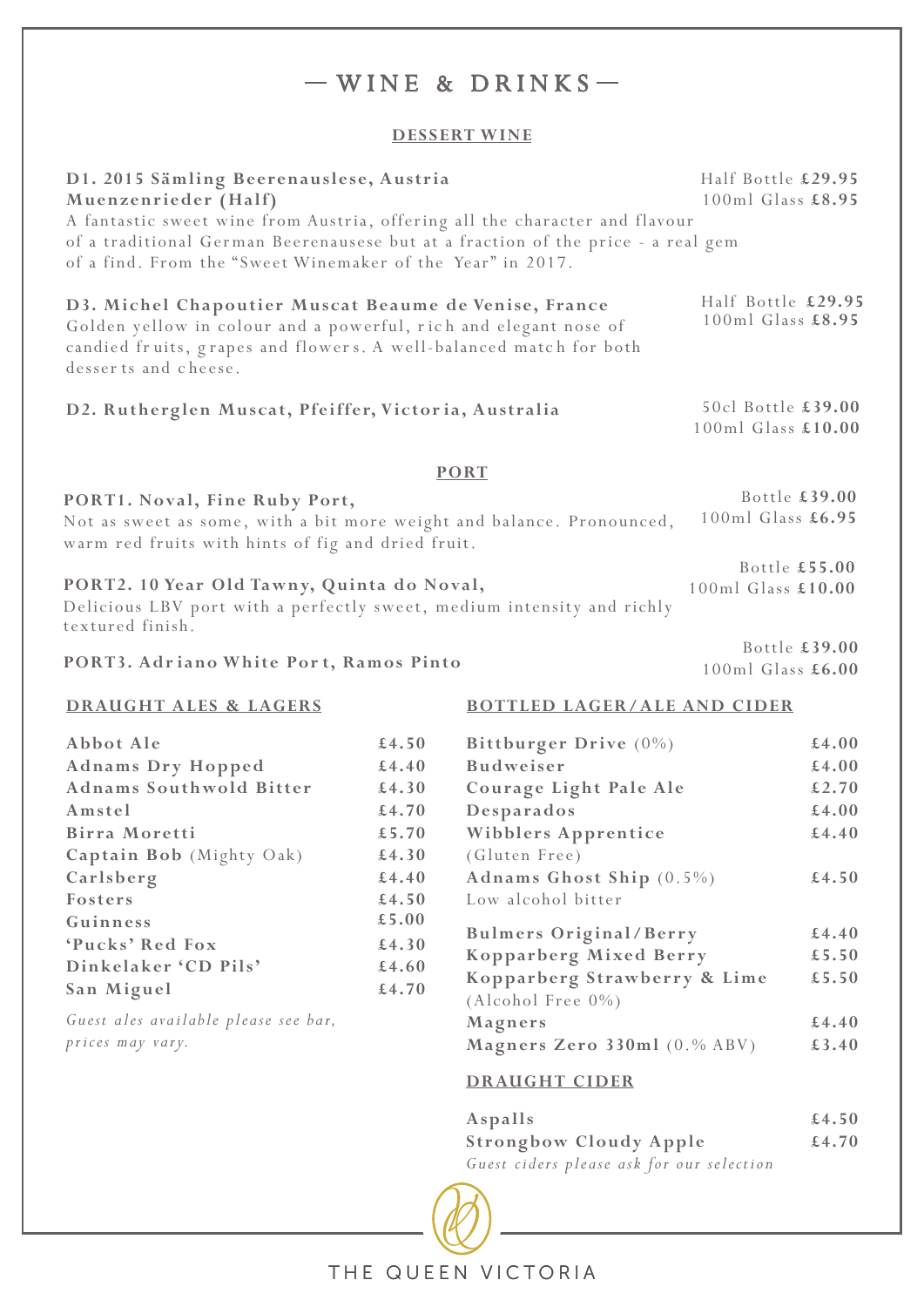# $-WINE & DRINKS$

### **SPIRITS**

*If you have a preferred glass or herb botanical to accompany please let a member of the team know. Spirits served in 25ml or 50ml measures. Cocktails spirits served in 12.5ml, 37.5ml 50ml, 70ml, 125ml, or 150ml measures.*

| <b>THE GIN LIST</b>                 |       |                                   | £4.50 |
|-------------------------------------|-------|-----------------------------------|-------|
|                                     |       | Malfy                             | £3.40 |
| Aber Falls Welsh Dry                | £3.40 | Martin Millers                    | £4.50 |
| Aber Falls Welsh (Orange Marmalade) | £3.40 | Monkey 47                         | £4.40 |
| <b>Adnams Copperhouse</b>           | £3.40 | No3 Gin                           | £3.50 |
| <b>Adnams Copperhouse Pink</b>      | £4.20 | <b>Nordes</b>                     | £3.40 |
| Arbikies 'Kirsty' Gin(Gluten Free)  | £4.20 | Ophir                             | £5.00 |
| <b>Bathtub</b> Gin                  | £3.50 | Oz Manly Gin                      | £3.40 |
| Bathtub Old Tom Gin                 | £4.20 | Pinksters                         | £3.20 |
| Boa Hibiscus Liqueur                | £3.85 | Plymouth Gin                      | £3.60 |
| Boa Passionfruit Gin                | £3.85 | Rock Rose                         |       |
| <b>Boa Violet Gin</b>               | £3.85 | Rock Rose (Navy Strength) Roku    | £4.50 |
| Bombay Bramble                      | £3.40 | Sharfish                          | £4.50 |
| <b>Bombay Ltd Edition</b>           | £3.20 | Silent Pool                       | £4.90 |
| <b>Bombay Sapphire</b>              | £3.30 | Sipsmith                          | £3.30 |
| <b>Bombay Sunset</b>                | £3.40 | Sipsmith Sloe                     | £3.50 |
| <b>Brockmans</b>                    | £3.40 | Tanqueray                         | £3.40 |
| Cotswold Dry Gin                    | £4.50 | Tanqueray 10                      | £4.00 |
| Curio Blueberry Gin                 | £4.60 | Tanqueray Seville                 | £4.00 |
| Daffy's Gin                         | £5.00 | Tanqueray Ragpur                  | £4.00 |
| Warners Edinburugh                  | £3.60 | Uncle Vals Botanicals             | £6.00 |
| (Rhubarb & Ginger Gin)              |       | Unicorn Dreams                    | £4.00 |
| Fallen Angel Blood Orange           | £5.00 | Unicorns Tears                    | £3.80 |
| <b>Fifty Pound Gin</b>              | £3.80 | Victory (Cold Distilled)          | £4.15 |
| Galway Gin                          | £4.75 | York                              | £4.85 |
| Gin Mare                            | £5.00 | Whitley Neill Aloe & Cucumber     | £3.40 |
| Gordon's                            | £3.00 | Whitley Neill Blackberry          | £3.40 |
| Gordon's Pink Gin                   | £3.20 | Whitley Neill Blood Orange        | £3.40 |
| Gordon's Lemon / Orange             | £3.20 | Whitley Neill Pink Grapefruit     | £3.40 |
| Gordon's Elderflower                | £3.20 | Whitley Neill Lemongrass & Ginger | £3.40 |
| Gunpowder Gin                       | £3.80 | Whitley Neill Quince              | £3.40 |
| Hayman's London Dry Gin             | £3.00 | Whitley Neill Raspberry           | £3.40 |
| Hayman's Old Tom                    | £3.40 | Whitley Neill Rhubarb & Ginger    | £3.40 |
| Hayman's Royal Dock                 | £3.60 | Whitley Neill Watermelon & Kiwi   | £3.40 |
| Hayman's Sloe Gin                   | £3.00 | Whitley Neill Mango & Lime        | £3.40 |
| Hayman's Gently Rested              | £3.80 | Whitley Neill Original            | £3.40 |
| Hayman's Hopped                     | £4.00 | Wild Samphire                     | £3.90 |
| Hayman's Spiced Gin                 | £4.20 | XR Empress 1908 Gin               | £5.50 |
| Hendricks                           | £3.40 | <b>NON ALCOHOLIC GINS</b>         |       |
| Ink                                 | £5.00 | Gordon's Zero                     | £2.80 |
|                                     |       | Seedlip Garden 108                | £3.40 |
| JJ Whitley Violet Gin               | £3.50 |                                   | £3.40 |
| Jumbo Gin                           | £4.80 | Seedlip Grove 42                  | £3.40 |
| King of Soho                        | £3.50 | Seedlip Spice 94                  |       |
|                                     |       |                                   |       |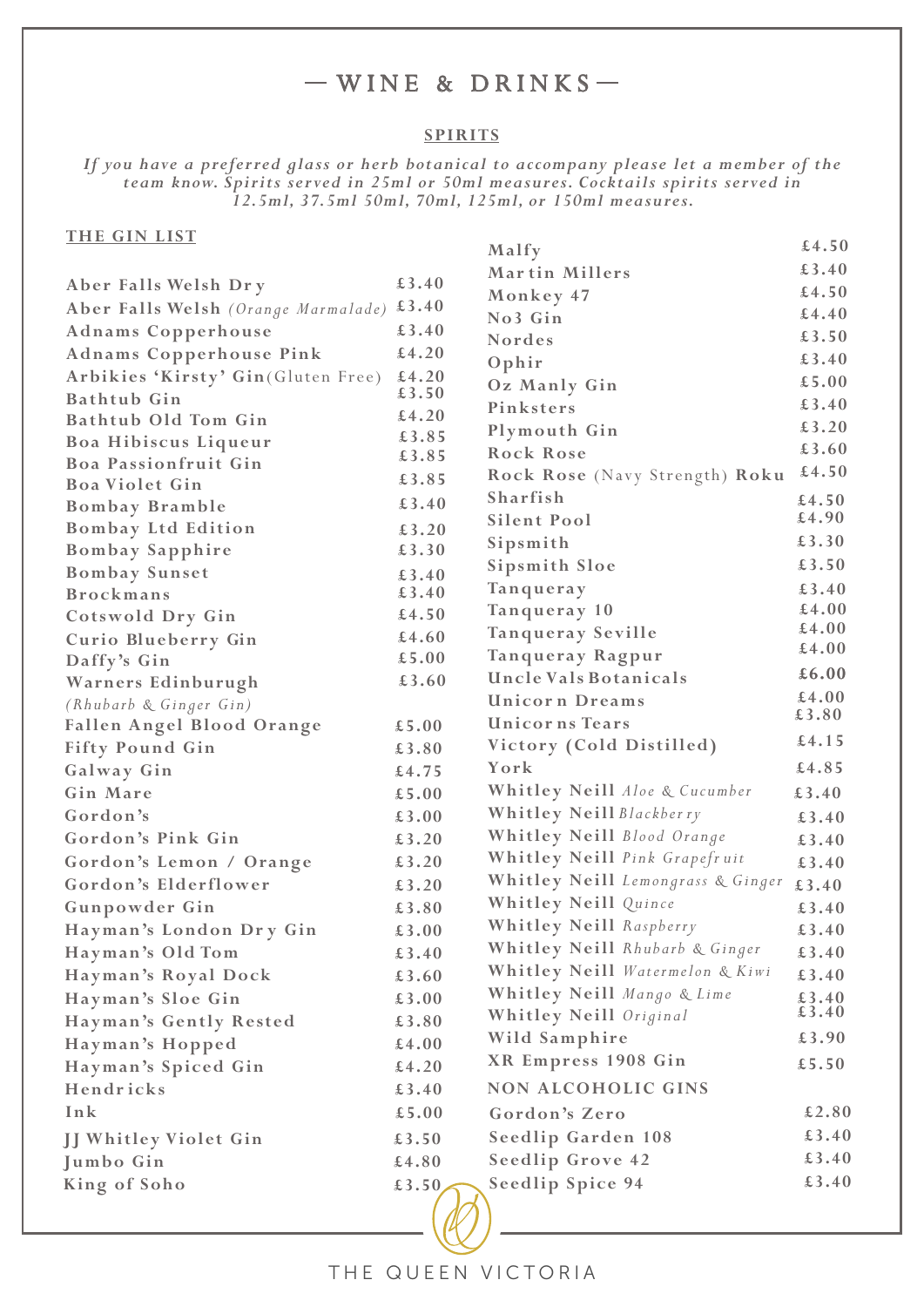# $-WINE$  & DRINKS-

## **SPIRITS**

*Spirits served in 25ml or 50ml measures.*

### **VODKA**

| Grey Goose                      | £3.50  |                              |            |
|---------------------------------|--------|------------------------------|------------|
| Smirnoff                        | €3.00  | Jack Daniels Whiskey         | £3.20      |
| Absolute                        | £3.20  | Glengoyne 18Y                | £11.00     |
| Arbikie Chilli Vodka            | £4.00  | Jamesons Whiskey             | £3.20      |
| Whitley Neil Rhubarb Vodka      | €3.40  | Jura 10Y                     | £4.40      |
|                                 |        | Lagavulin 16Y                | £7.50      |
| <b>RUM</b>                      |        | Laphroaig 10Y                | £5.65      |
| Appletons                       | £3.40  | Monkey Shoulder              | £3.40      |
| Bacardi                         | £3.00  | Oban 14Y                     | £5.00      |
| Bacardi Coconut                 | £3.10  | Pender yn Whiskey            | £4.00      |
| Bacardi Carta Fuego             | £3.10  | Rassay WWW                   | £5.00      |
| Bacardi Ginger                  | £3.20  | Scapa Skiren                 | £4.50      |
| Bacardi Limon                   | £3.20  | Springbank 10Y               | £4.85      |
|                                 | £3.20  | Strathisla 12Y               | £4.40      |
| Bacardi Raspberry               | £3.20  | Suntory Toki                 | £3.90      |
| Bacardi Spiced                  | £3.40  | Talisker                     | £5.15      |
| Bush Rum                        |        | The Glenlivet                | £4.40      |
| <b>Bush Rum Mango</b>           | £3.40  | <b>Founders Reserved</b>     |            |
| Captain Morgan Dark             | £3.00  | The Glenlivet 12Y            | £4.50      |
| Captain Morgan Dark Spiced Gold | €3.00  | The Macallan 12Y             | £6.10      |
| Dark Matter                     | £3.60  | The Singleton                | £3.85      |
| Havana Club                     | £3.20  | Tomintoul 10Y                | £4.15      |
| Kracken                         | £3.40  |                              | £4.00      |
| Malibu                          | £3.00  | Wild Spirit                  | £4.20      |
| Merser & Co Double Barrel Rum   | £3.40  | Woodfords Reserve            |            |
| Mount Gay Black Barrel          | £3.50  | Yamazaki                     | £4.00      |
| Mount Gay Eclipse               | £3.40  |                              |            |
| Pussers Rum                     | £3.60  | <b>LIQUEURS</b>              |            |
| Old J Cherry Spiced             | £3.00  | Amarula                      | 50ml £3.20 |
| Rumbillion                      | £4.30  | Amaretto Disaronno           | 50ml £3.20 |
|                                 |        | Disaronno Velvet             | £3.40      |
| WHISKY/WHISKEY/BOURBON          |        | Athol Brose                  | £3.40      |
| Balvenie 12Y DBL Wood           | £5.00  | <b>Baileys Benedictine</b>   | £3.20      |
| Benromach 100% proof            | £5.20  | Chambord                     | £3.20      |
| Benromach 10Y                   | £4.85  | Chateau Tariquet XO Armagnac | £5.00      |
| <b>Blair Athol</b>              | £6.00  | Cointreau                    | £3.60      |
| Conemara                        | £4.50  | Crem de Cassis               | £3.20      |
| Caol Isla 18Y                   | £11.00 | Drambuie                     | £3.40      |
| Dalwhinnie 15Y                  | £5.75  | Frapin VSOP                  | £10.00     |
| Dead Rabbit Whiskey             | £4.40  | Frangelico                   | £3.20      |
| Dimple Gold                     | £4.00  | Glayva                       | £3.20      |
| Famous Grouse                   | €3.00  | <b>Grand Marnier</b>         | £3.30      |
| Glen Scotia                     | £7.15  | Hine VSOP                    | £5.00      |
| Glenfiddich                     | £3.40  | Limoncello                   | 50ml £3.50 |
| Glenmorangie                    | £3.75  | Mar tell VS                  | £3.30      |
| Grants                          | £3.40  | Metaxa                       | £3.20      |
|                                 |        | Tia Maria                    | £3.20      |
|                                 |        |                              |            |
|                                 |        |                              |            |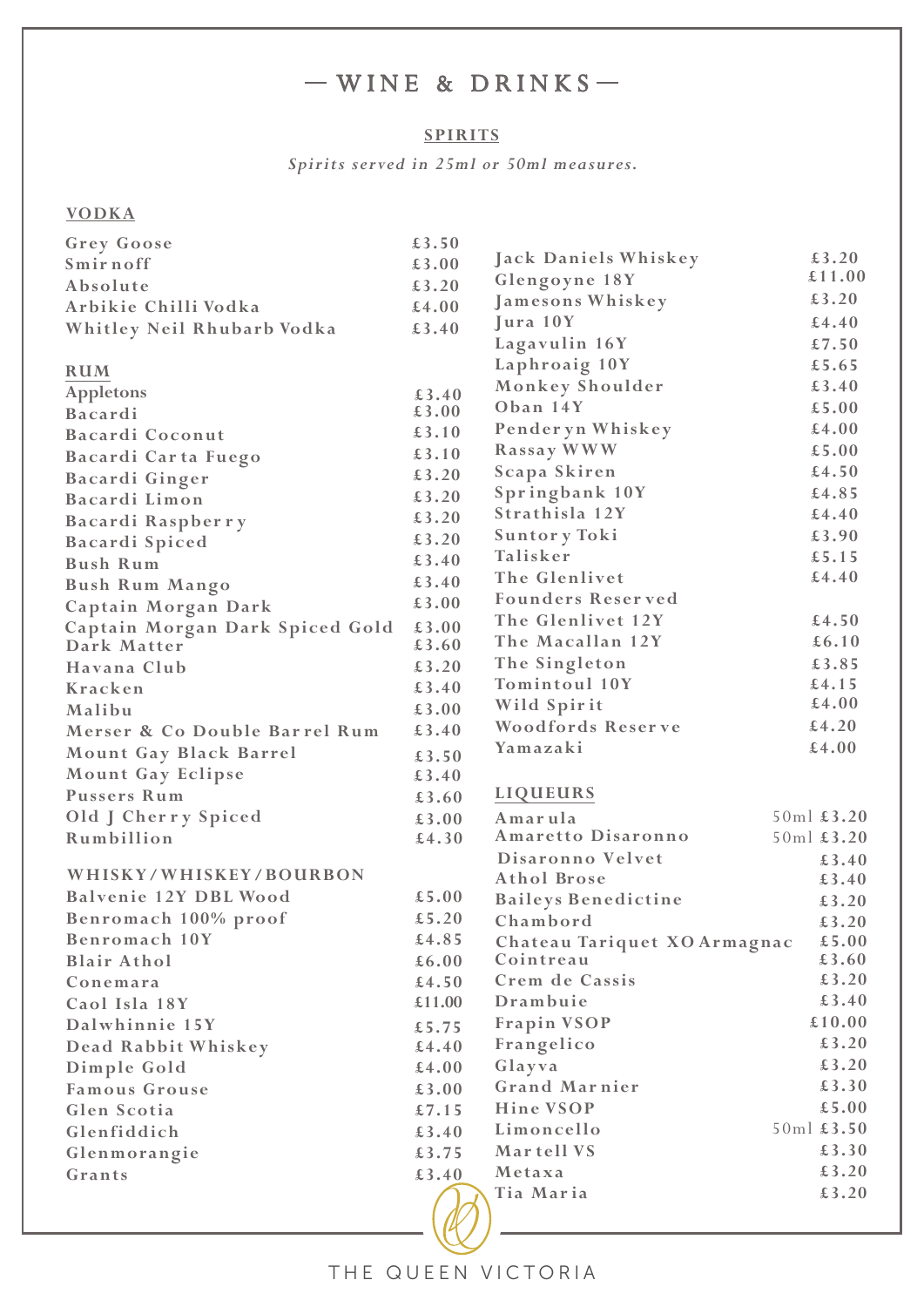# $-WINE & DRINKS -$

### **SPIRITS**

*Spirits served in 25ml or 50ml measures.*

### **OTHER SPIRITS**

## **SOFT DRINKS**

| Advocat                   | £3.10      | <b>Still Water</b>            | Sml £2.50 / Lrg £4.95                 |
|---------------------------|------------|-------------------------------|---------------------------------------|
| Amontillado               | £3.00      |                               |                                       |
| Aperol                    | 50ml £4.00 |                               | Sparkling Water Sml £2.50 / Lrg £4.95 |
| Aperol Spritz             | £11.95     |                               |                                       |
| Archers                   | £3.20      | Fever-Tree Tonics & Mixers    | £2.75                                 |
| Campari                   | £3.20      | Aromatic Tonic, Light Tonic,  |                                       |
| Centrarino Tequila        | £5.00      | Mediterranean Tonic,          |                                       |
| Cinzano Bianco            | 50ml £3.20 | Elderflower Tonic, Rhubarb &  |                                       |
| Croft Original            | £3.00      | Raspberry Tonic, Ginger Ale,  |                                       |
| Harveys Bristol Cream     | £3.00      | Lemonade                      |                                       |
| Jagermeister              | £3.20      | <b>Schweppes Bitter Lemon</b> | £2.75                                 |
| Martini                   | 50ml £3.20 |                               |                                       |
| Martini Fiero             | 50ml £3.20 | Appletizer                    | £2.90                                 |
| Martini Rosso             | 50ml £3.20 | Diet Coke                     | (Bottled 330ml) £2.30                 |
| Montezuma Tequila         | €3.00      | $\sqrt{20}$                   | £2.80                                 |
| $0$ uzo                   | €3.00      | Big Tom                       | £2.80                                 |
| Patron Anejo Tequilla     | £9.00      | Apple Juice                   | £2.40                                 |
| Patron Silver Tequilla    | £6.50      | Cranberry Juice               | £2.50                                 |
| Pernod                    | €3.00      | Fruit Shoot                   | £2.25                                 |
| Pimm's                    | £3.00      | Fentimen's Ginger Beer        | £2.95                                 |
| Sambuca                   | £3.20      |                               |                                       |
| Sauza Tequila             | £3.50      | PINT / 1/2 PINT               |                                       |
| Silver Tequila            | £3.40      |                               |                                       |
| <b>Stones Ginger Wine</b> | £3.00      | Coke/Coke Zero                | £3.60/£1.80                           |
|                           |            | Lemonade                      | £3.60/£1.80                           |
|                           |            | Orange Juice                  | £4.00/£2.00                           |
|                           |            | Soda Water                    | £2.60/£1.30                           |
|                           |            | Lime & Soda                   | £2.60/£1.30                           |

|        | Orange & Lemonade | £3.60/£1.80        |
|--------|-------------------|--------------------|
| Splash |                   | £1.20              |
| Dash   |                   | £0.75/£0.50 a shot |
| Squash |                   | £1.60/£0.80        |

Lime & Lemonade

 **£3.60/£1.80**